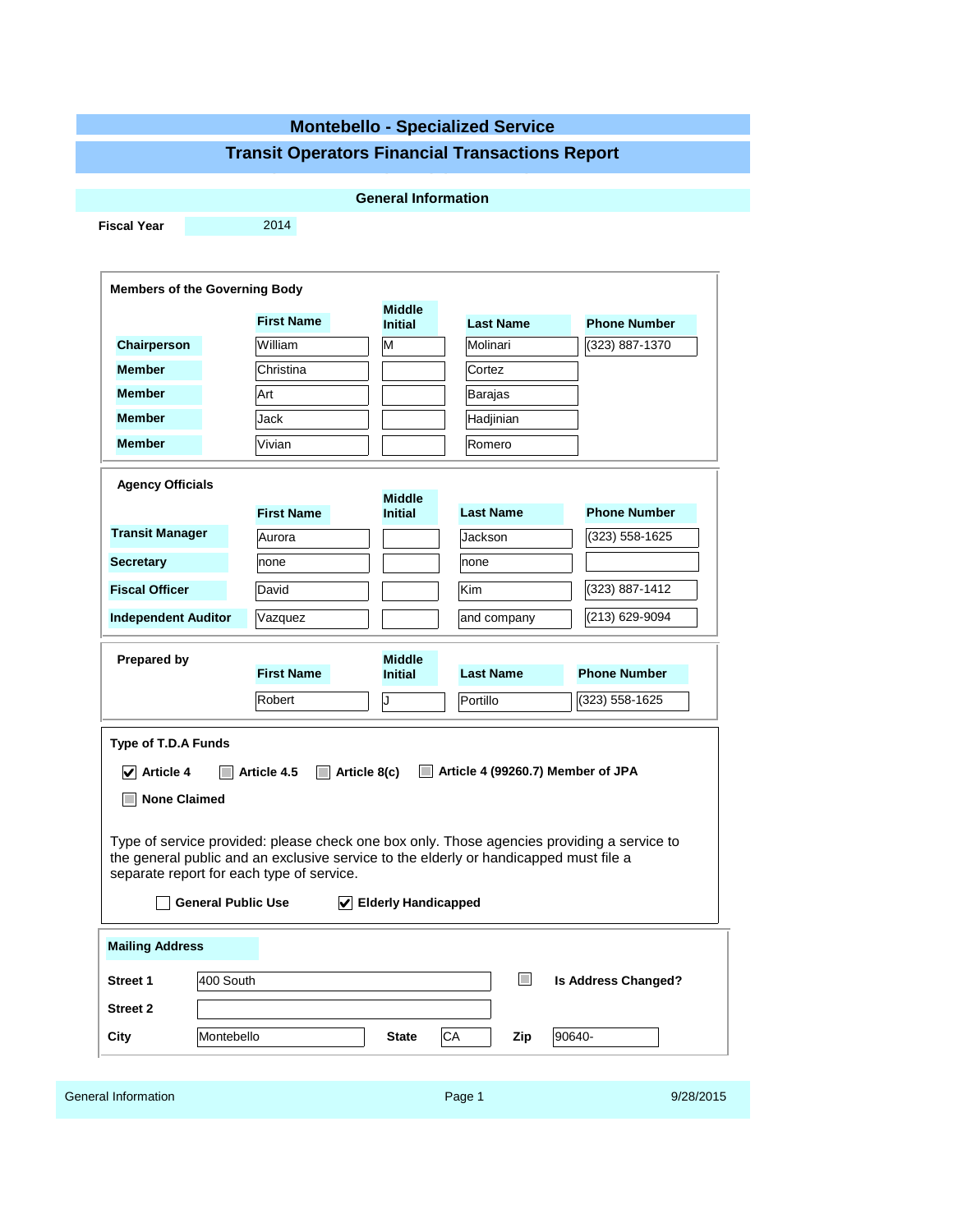|  | <b>Montebello - Specialized Service</b>                |  |
|--|--------------------------------------------------------|--|
|  | <b>Transit Operators Financial Transactions Report</b> |  |

## **Income Statement**

**Operating Revenue**

**Fiscal Year** 2014

|                                                        | <b>Actual</b> | <b>Budget</b> |  |
|--------------------------------------------------------|---------------|---------------|--|
| Revenue                                                | 2013-14       | 2014-15       |  |
| Passenger Fare for Transit Service                     | 14,856        | 15,000        |  |
| <b>Special Transit Fares</b>                           |               |               |  |
| <b>School Bus Service Revenues</b>                     |               |               |  |
| <b>Freight Tariffs</b>                                 |               |               |  |
| <b>Charter Service Revenues</b>                        |               |               |  |
| <b>Auxiliary Transportation Revenues</b>               |               |               |  |
| Non-Transportation Revenues (Include Interest Revenue) |               |               |  |

### **Taxes Levied Directly by Transit System**

Property Tax Revenue (Special Districts Only)

Sales Tax Revenue (Special Districts Only)

General Operating Assistance

Local Transportation Fund *(LTF : SB 325 TDA 1/4 Cent Sales Tax)*

Local Sales Tax (Contributed From Another Agency)

Local Special Fare Assistance

#### **State Cash Grants and Reimbursements**

Homeowner's Property Tax Relief (Special Districts Only)

State Article XIX Guideway Funds

T.P. and D. Guideway Funds

State Transit Assistance Funds (STA : SB 620)

Other State Cash Grants

| 251,388 | 335,656 |
|---------|---------|
|         |         |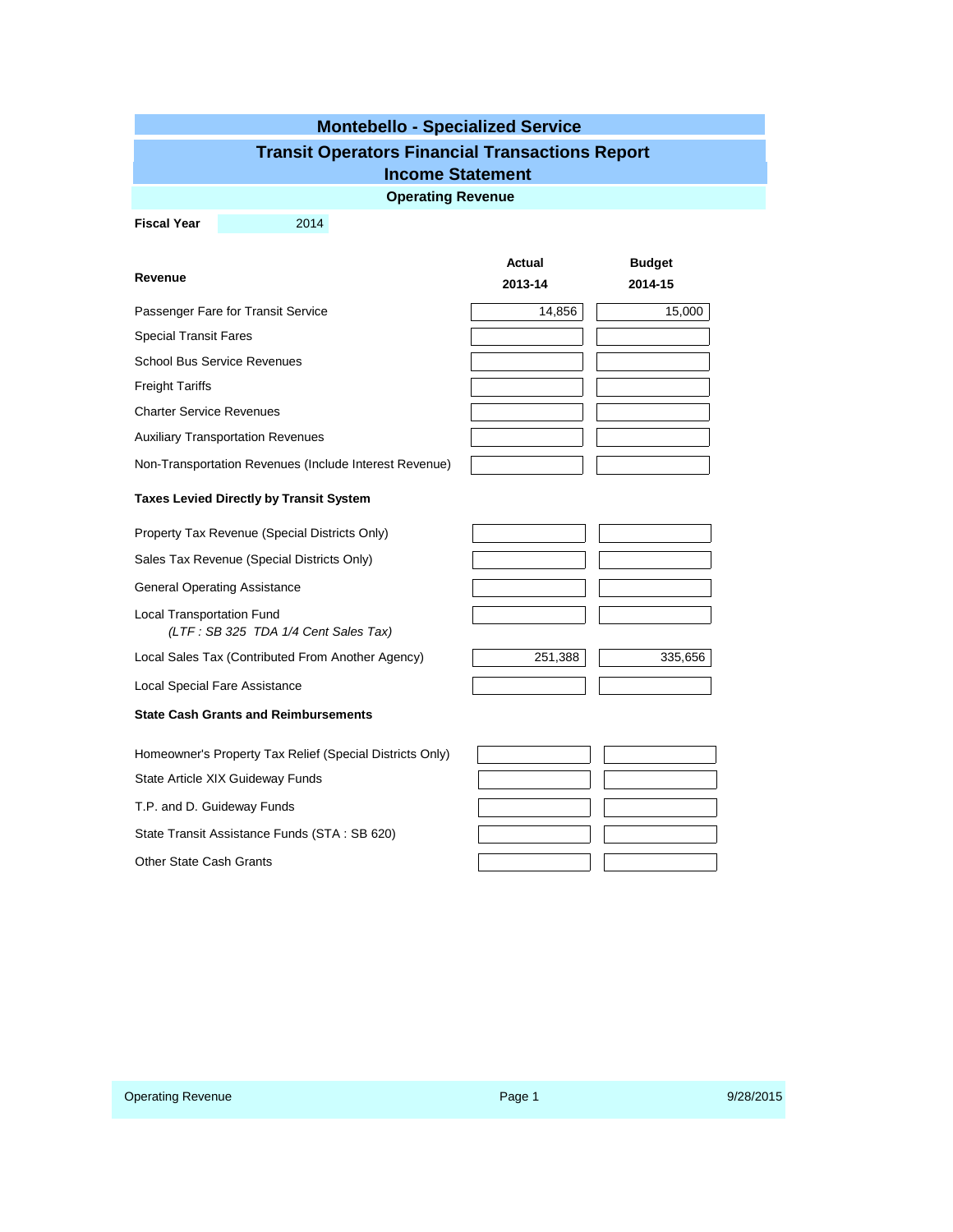| <b>Montebello - Specialized Service</b>                |                                               |           |           |  |  |  |  |  |
|--------------------------------------------------------|-----------------------------------------------|-----------|-----------|--|--|--|--|--|
| <b>Transit Operators Financial Transactions Report</b> |                                               |           |           |  |  |  |  |  |
| <b>Income Statement</b>                                |                                               |           |           |  |  |  |  |  |
| <b>Operating Revenue</b>                               |                                               |           |           |  |  |  |  |  |
| <b>Fiscal Year</b>                                     | 2014                                          |           |           |  |  |  |  |  |
|                                                        |                                               |           |           |  |  |  |  |  |
|                                                        | <b>Federal Cash Grants and Reimbursements</b> |           |           |  |  |  |  |  |
|                                                        | FTA Section 5307 (Formerly FTA Section 9)     |           |           |  |  |  |  |  |
|                                                        | Special Demonstration Project Assistance      |           |           |  |  |  |  |  |
| <b>Other Financial Assistance</b>                      |                                               |           |           |  |  |  |  |  |
|                                                        | FTA Section 5311 (Formerly FTA Section 18)    |           |           |  |  |  |  |  |
|                                                        | FTA Section 5310 (Formerly FTA Section 16b2)  |           |           |  |  |  |  |  |
| <b>Contributed Services</b>                            |                                               |           |           |  |  |  |  |  |
|                                                        | Less: Contra Account for Expenses             | \$0       | \$0       |  |  |  |  |  |
|                                                        | Subsidy from Other Sectors of Operations      |           |           |  |  |  |  |  |
| <b>Total Revenues</b>                                  |                                               | \$266.244 | \$350.656 |  |  |  |  |  |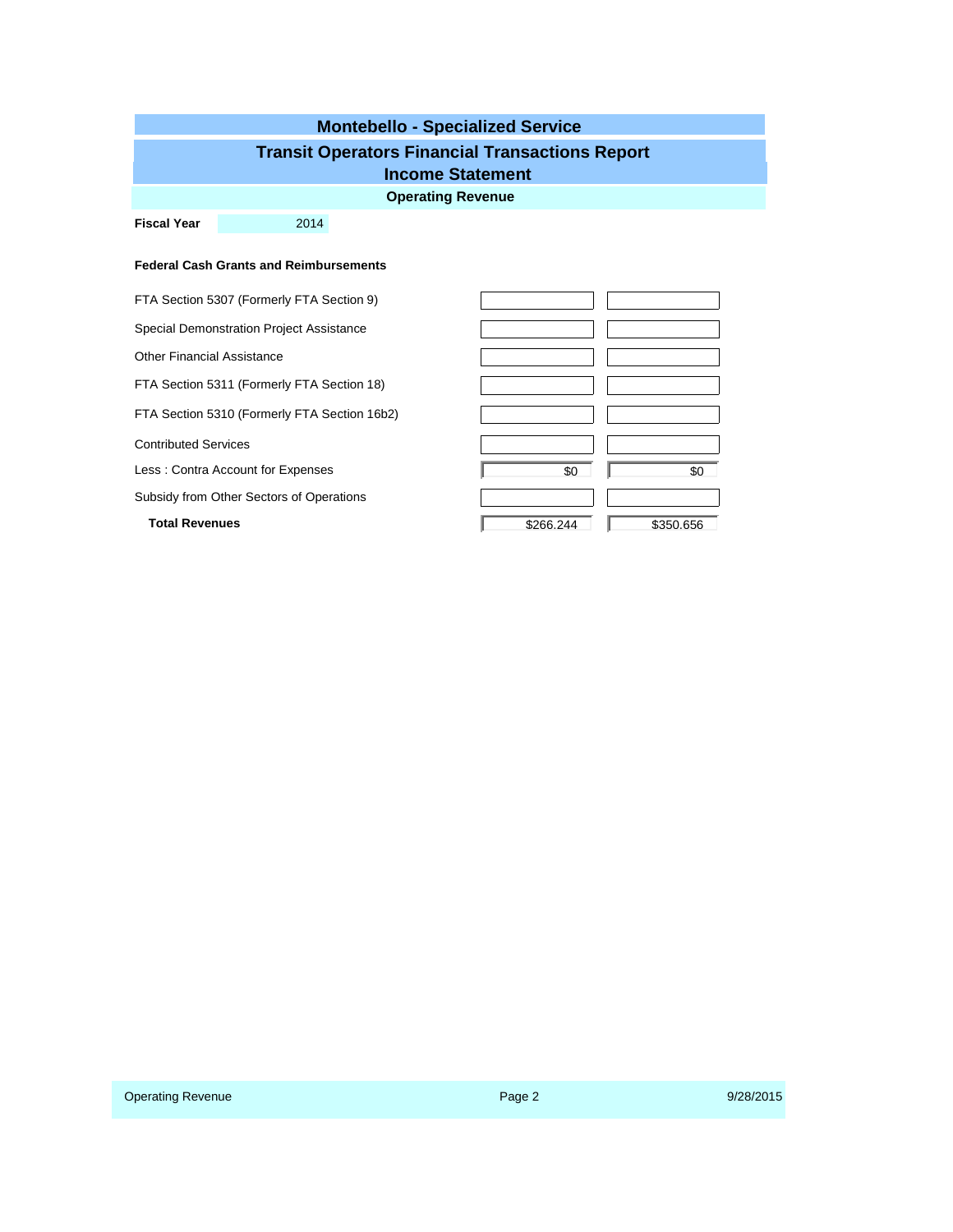| <b>Montebello - Specialized Service</b>                |      |                           |               |  |  |  |  |  |  |
|--------------------------------------------------------|------|---------------------------|---------------|--|--|--|--|--|--|
| <b>Transit Operators Financial Transactions Report</b> |      |                           |               |  |  |  |  |  |  |
| <b>Income Statement</b>                                |      |                           |               |  |  |  |  |  |  |
|                                                        |      | <b>Operating Expenses</b> |               |  |  |  |  |  |  |
| <b>Fiscal Year</b>                                     | 2014 |                           |               |  |  |  |  |  |  |
|                                                        |      | Actual                    | <b>Budget</b> |  |  |  |  |  |  |
|                                                        |      | 2013-14                   | 2014-15       |  |  |  |  |  |  |
| Labor                                                  |      |                           |               |  |  |  |  |  |  |
| Operators Salaries and Wages                           |      |                           |               |  |  |  |  |  |  |
| Other Salaries and Wages                               |      |                           |               |  |  |  |  |  |  |
| <b>Fringe Benefits</b>                                 |      |                           |               |  |  |  |  |  |  |
| <b>Services</b>                                        |      |                           |               |  |  |  |  |  |  |
| <b>Materials and Supplies</b>                          |      |                           |               |  |  |  |  |  |  |
| <b>Fuel and Lubricants</b>                             |      |                           |               |  |  |  |  |  |  |
| <b>Tires and Tubes</b>                                 |      |                           |               |  |  |  |  |  |  |
| Other Materials and Supplies                           |      |                           |               |  |  |  |  |  |  |
| <b>Utilities</b>                                       |      |                           |               |  |  |  |  |  |  |
| Casualty and Liability Costs                           |      |                           |               |  |  |  |  |  |  |
| Taxes                                                  |      |                           |               |  |  |  |  |  |  |
| Purchased Transportation                               |      | 266,244                   | 350,656       |  |  |  |  |  |  |
| Miscellaneous Expense                                  |      |                           |               |  |  |  |  |  |  |
| <b>Expense Transfers</b>                               |      |                           |               |  |  |  |  |  |  |
| Interest Expense                                       |      |                           |               |  |  |  |  |  |  |
| Leases and Rentals                                     |      |                           |               |  |  |  |  |  |  |
| Depreciation                                           |      |                           |               |  |  |  |  |  |  |
| Property Acquired with Operator Funds                  |      |                           |               |  |  |  |  |  |  |
| Property Acquired with Grant Funds                     |      |                           |               |  |  |  |  |  |  |
| Amortization of Intangibles                            |      |                           |               |  |  |  |  |  |  |
| <b>Total Expenses</b>                                  |      | \$266.244                 | \$350.656     |  |  |  |  |  |  |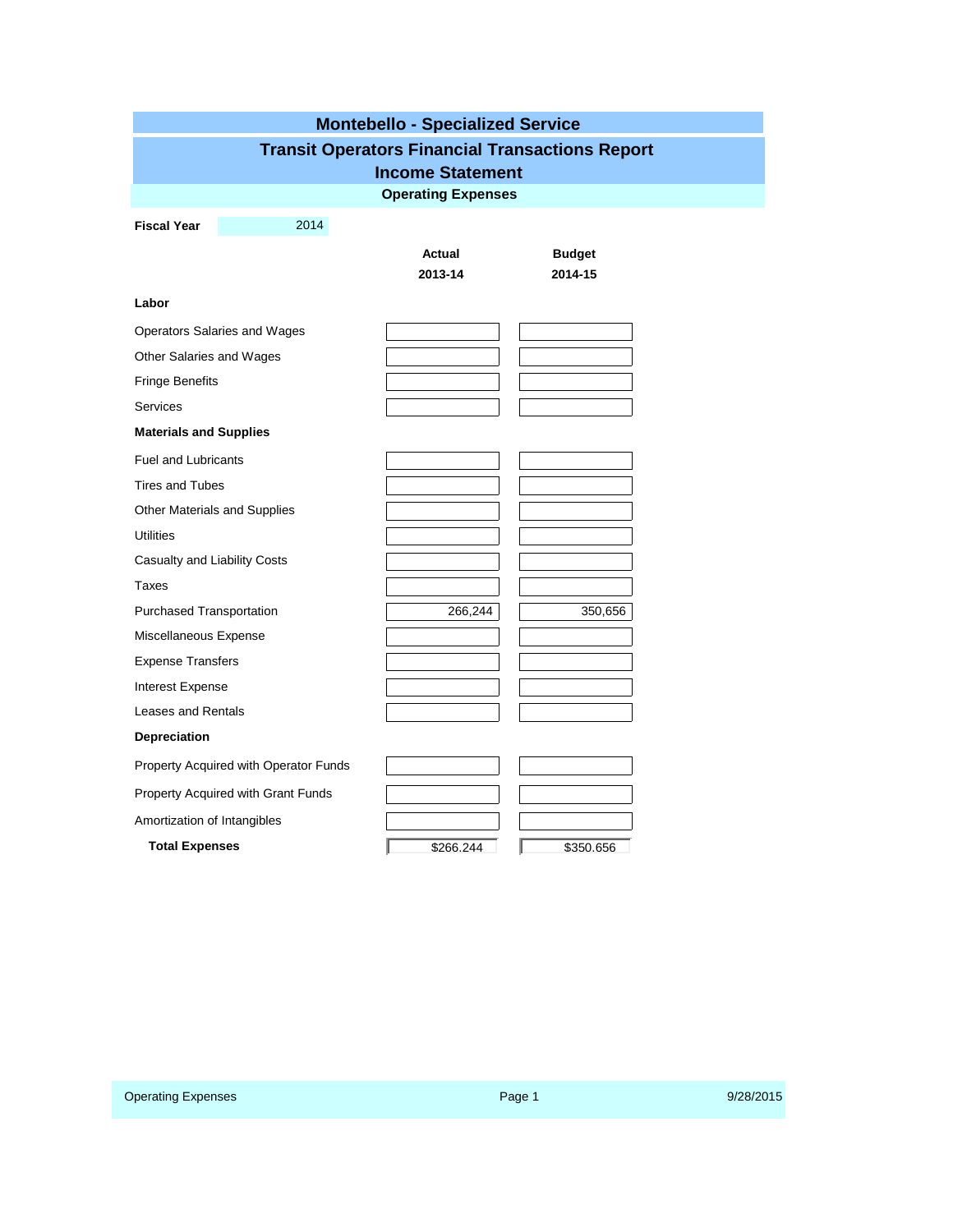| <b>Montebello - Specialized Service</b>                                                  |               |                 |  |  |  |  |  |  |  |
|------------------------------------------------------------------------------------------|---------------|-----------------|--|--|--|--|--|--|--|
| <b>Transit Operators Financial Transactions Report</b>                                   |               |                 |  |  |  |  |  |  |  |
| <b>Income (Loss) and Summary</b>                                                         |               |                 |  |  |  |  |  |  |  |
| <b>Accumulated Earnings</b>                                                              |               |                 |  |  |  |  |  |  |  |
| <b>Fiscal Year</b><br>2014                                                               |               |                 |  |  |  |  |  |  |  |
|                                                                                          | Actual        | <b>Budget</b>   |  |  |  |  |  |  |  |
|                                                                                          | 2013-14       | 2014-15         |  |  |  |  |  |  |  |
| <b>Accumulated Earnings Beginning of Period</b>                                          | \$0           | \$0             |  |  |  |  |  |  |  |
| <b>Total Revenue</b>                                                                     | \$266.244     | \$350.656       |  |  |  |  |  |  |  |
| <b>Total Expense</b>                                                                     | \$266.244     | \$350.656       |  |  |  |  |  |  |  |
| Net Transit Income or (Loss)                                                             | \$0           | \$0             |  |  |  |  |  |  |  |
| Other Reconciling Items-Gain or (Loss) on Disposal of<br><b>Fixed Assets</b>             |               |                 |  |  |  |  |  |  |  |
| Net Income or (Loss) from Non-Transit Activities<br>(Special Districts Only)             |               |                 |  |  |  |  |  |  |  |
| <b>Operator Net Income or (Loss)</b>                                                     | \$0           | \$0             |  |  |  |  |  |  |  |
| <b>Reversal of Depreciation and Amortization</b><br><b>Property Acquired/Grant Funds</b> | \$0           | \$0             |  |  |  |  |  |  |  |
| Other Adjustments (Please specify, maximum of 5<br>entries)                              |               |                 |  |  |  |  |  |  |  |
| <b>Specify</b>                                                                           | <b>Actual</b> | <b>Estimate</b> |  |  |  |  |  |  |  |
|                                                                                          |               |                 |  |  |  |  |  |  |  |
|                                                                                          |               |                 |  |  |  |  |  |  |  |
|                                                                                          |               |                 |  |  |  |  |  |  |  |
|                                                                                          |               |                 |  |  |  |  |  |  |  |
|                                                                                          |               |                 |  |  |  |  |  |  |  |
|                                                                                          |               |                 |  |  |  |  |  |  |  |
|                                                                                          |               |                 |  |  |  |  |  |  |  |
| <b>Accumulated Earnings End of Period</b>                                                | \$0           | \$0             |  |  |  |  |  |  |  |
| Appropriation Limit as of the End of the Fiscal Year                                     |               |                 |  |  |  |  |  |  |  |
| Total Annual Appropriations Subject to the Limit<br>as of the End of the Fiscal Year     |               |                 |  |  |  |  |  |  |  |
| Amount (Over) Under the Appropriations Limit                                             | \$0           |                 |  |  |  |  |  |  |  |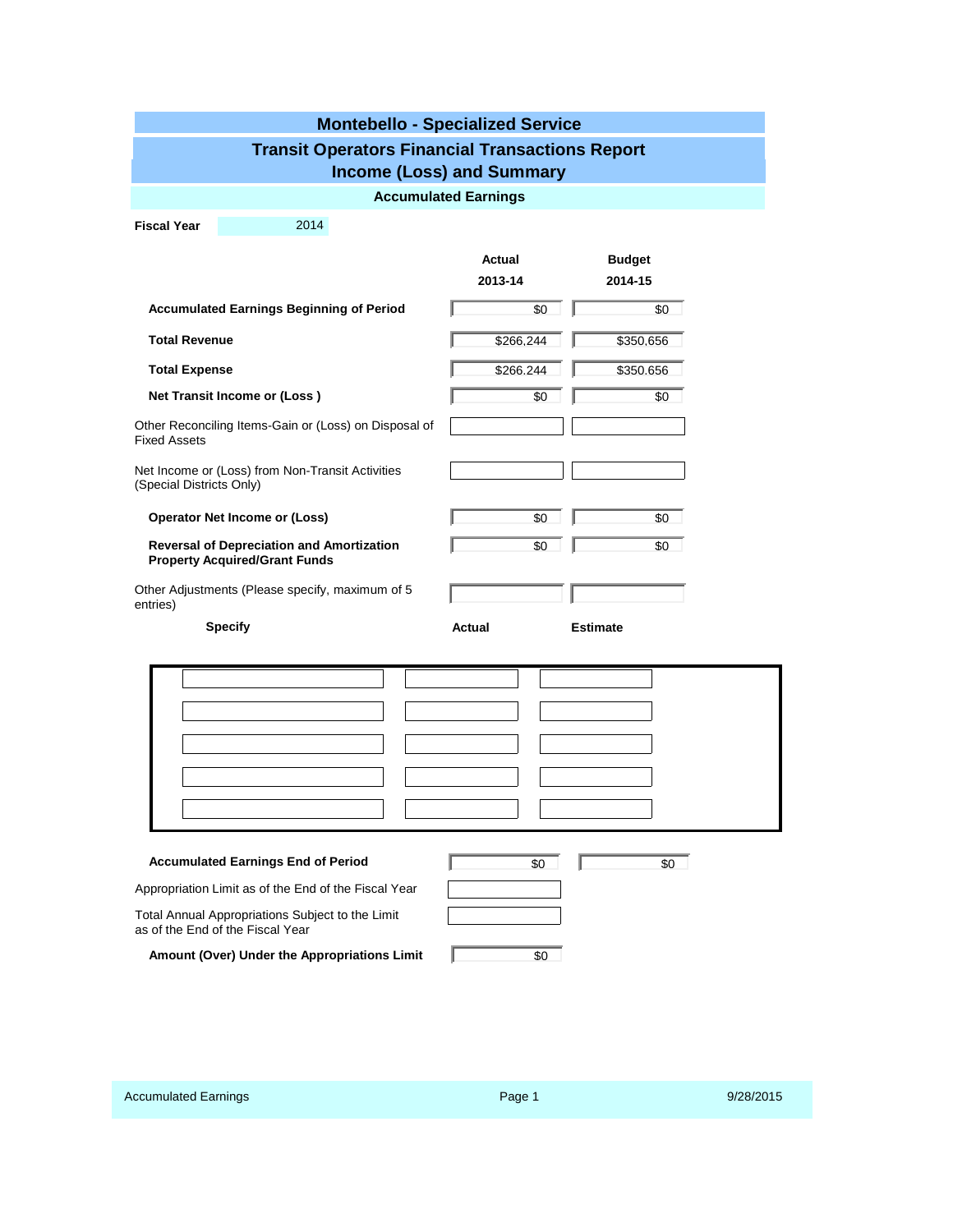|                                                                                                               | <b>Montebello - Specialized Service</b> |                |                |                |                |          |  |  |  |
|---------------------------------------------------------------------------------------------------------------|-----------------------------------------|----------------|----------------|----------------|----------------|----------|--|--|--|
| <b>Transit Operators Financial Transactions Report</b><br><b>Supplemental Operating Data</b>                  |                                         |                |                |                |                |          |  |  |  |
| <b>Operating Data</b>                                                                                         |                                         |                |                |                |                |          |  |  |  |
| <b>Fiscal Year</b>                                                                                            |                                         | 2014           |                |                |                |          |  |  |  |
| <b>Rail Rapid Transit</b><br><b>Street Car</b><br><b>Trolley Bus</b><br><b>Motor Bus</b><br><b>Ferry Boat</b> |                                         |                |                |                |                |          |  |  |  |
| Total Passengers -<br>Annual (406/12)                                                                         |                                         |                |                |                |                |          |  |  |  |
| <b>Total Actual Vehicle Revenue</b><br>Hours - Annual (406/6)                                                 |                                         |                |                |                |                |          |  |  |  |
| Weekdays                                                                                                      |                                         |                |                |                |                |          |  |  |  |
| Saturdays                                                                                                     |                                         |                |                |                |                |          |  |  |  |
| Sundays                                                                                                       |                                         |                |                |                |                |          |  |  |  |
| Total                                                                                                         |                                         | $\overline{0}$ | $\overline{0}$ | 0 <sup>1</sup> | 0 <sup>1</sup> | $\Omega$ |  |  |  |
| <b>Total Actual Revenue</b><br>Vehicle Miles (406/4)                                                          |                                         |                |                |                |                |          |  |  |  |
| Revenue Vehicle<br>Inventory (408/Active)                                                                     |                                         |                |                |                |                |          |  |  |  |
| Vehicle in Operation -<br><b>Weekly (406/1)</b>                                                               |                                         |                |                |                |                |          |  |  |  |
| Weekdays - Middays                                                                                            |                                         |                |                |                |                |          |  |  |  |
| Weekdays - Peak                                                                                               |                                         |                |                |                |                |          |  |  |  |
| Saturday                                                                                                      |                                         |                |                |                |                |          |  |  |  |
| Sunday                                                                                                        |                                         |                |                |                |                |          |  |  |  |
| <b>Total Employees</b><br><b>Public and Contract</b><br>PUC 99247(j)                                          |                                         |                |                |                |                |          |  |  |  |
| Date Service Began                                                                                            |                                         |                |                |                |                |          |  |  |  |
| Operations<br>(DD/MM/YYYY)                                                                                    |                                         |                |                |                |                |          |  |  |  |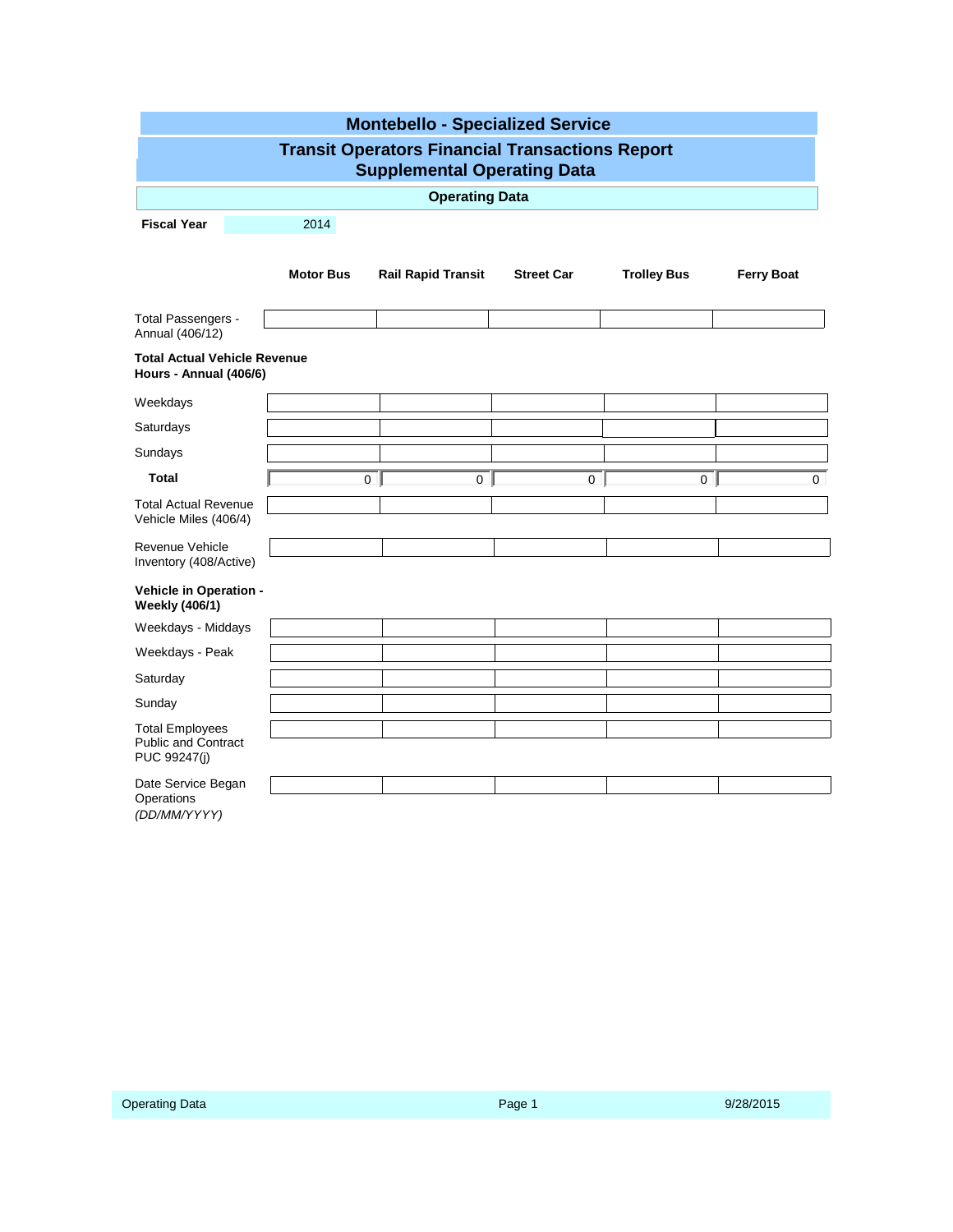| <b>Montebello - Specialized Service</b>                                                      |                                       |          |  |  |  |  |  |  |
|----------------------------------------------------------------------------------------------|---------------------------------------|----------|--|--|--|--|--|--|
| <b>Transit Operators Financial Transactions Report</b><br><b>Supplemental Operating Data</b> |                                       |          |  |  |  |  |  |  |
|                                                                                              | <b>Operating Data</b>                 |          |  |  |  |  |  |  |
| <b>Fiscal Year</b>                                                                           | 2014                                  |          |  |  |  |  |  |  |
|                                                                                              | Demand<br>Response<br><b>Vehicles</b> | Other    |  |  |  |  |  |  |
| Total Passengers -<br>Annual (406/12)                                                        | 43,553                                |          |  |  |  |  |  |  |
| <b>Total Actual Vehicle Revenue</b><br>Hours - Annual (406/6)                                |                                       |          |  |  |  |  |  |  |
| Weekdays                                                                                     | 4,297                                 |          |  |  |  |  |  |  |
| Saturdays                                                                                    | 484                                   |          |  |  |  |  |  |  |
| Sundays                                                                                      | 367                                   |          |  |  |  |  |  |  |
| <b>Total</b>                                                                                 | 5148                                  | $\Omega$ |  |  |  |  |  |  |
| <b>Total Actual Revenue</b><br>Vehicle Miles (406/4)                                         | 69,638                                |          |  |  |  |  |  |  |
| Revenue Vehicle<br>Inventory (408/Active)                                                    | 50                                    |          |  |  |  |  |  |  |
| Vehicle in Operation -<br><b>Weekly (406/1)</b>                                              |                                       |          |  |  |  |  |  |  |
| Weekdays - Middays                                                                           | 50                                    |          |  |  |  |  |  |  |
| Weekdays - Peak                                                                              | 50                                    |          |  |  |  |  |  |  |
| Saturday                                                                                     | 50                                    |          |  |  |  |  |  |  |
| Sunday                                                                                       | 50                                    |          |  |  |  |  |  |  |
| <b>Total Employees</b><br><b>Public and Contract</b><br>PUC 99247(j)                         | 10                                    |          |  |  |  |  |  |  |
| Date Service Began<br>Operations                                                             | 7/1/2012                              |          |  |  |  |  |  |  |
| (DD/MM/YYYY)                                                                                 |                                       |          |  |  |  |  |  |  |